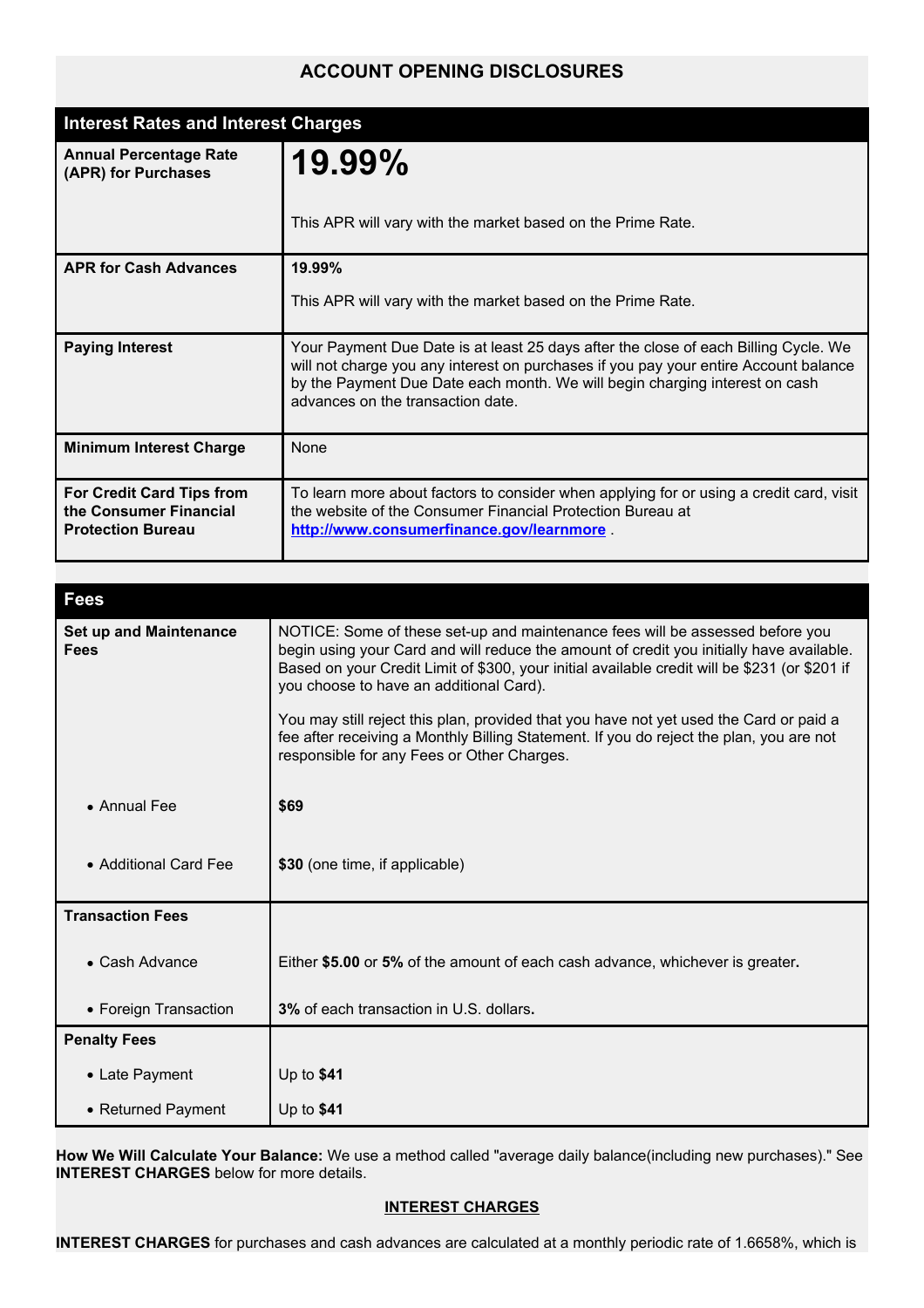#### equivalent to an **ANNUAL PERCENTAGE RATE** ("APR") **of 19.99%.**

#### **Variable Rate.**

The APR may increase or decrease on the first day of the subsequent monthly Billing Cycle based on changes in the prime rate ("Index"). The APR is calculated by adding the amount of margin stated below to the Index. The Index is the prime rate published in the Money Rates section of *The Wall Street Journal* on the 25th day of each month. If the Index is not published on that day, the Index on the next business day will be used. Any increase in the APR may increase the amount of interest charged to your Account and the total amount you must pay, and may take the form of an increase in the monthly Minimum Payment. If the Index is no longer available, we will choose a new index that is based upon comparable information. The APR for purchases and cash advances will be determined by adding a margin of 16.49% to the Index.

**INTEREST CHARGES** are imposed on purchases beginning on the date a purchase is posted to your Account. However, **INTEREST CHARGES** will not be imposed on purchases made in any Billing Cycle in which the previous balance shown on your Monthly Billing Statement is zero and you pay your new balance in full by the Payment Due Date shown on your Monthly Billing Statement. **INTEREST CHARGES** are imposed on cash advances beginning on the date a cash advance is obtained and continuing until the balance of your Account is paid in full. There is no time in which you can pay the balance of cash advances in order to completely avoid **INTEREST CHARGES**.

**INTEREST CHARGES** for a Billing Cycle are calculated separately for purchases and cash advances. There is no minimum **INTEREST CHARGE**. The **INTEREST CHARGE** calculation begins on the date the transaction is posted to your Account.

For purchases, the **INTEREST CHARGE** is computed by multiplying the monthly periodic rate by the average daily balance of purchases. To determine the average daily balance of purchases, we take the beginning outstanding balance of purchases each day, add any new purchases, and subtract any payments and/or credits. This gives us the daily balance of purchases. (Any daily balance that is a credit balance is treated as zero (\$0.00) balance.) Then, we add all the daily balances of purchases for the Billing Cycle together and divide the total by the number of days in the Billing Cycle. This gives us the average daily balance of purchases.

For cash advances, the **INTEREST CHARGE** is computed by multiplying the monthly periodic rate by the average daily balance of cash advances. To get the average daily balance of cash advances, we take the beginning outstanding balance of cash advances each day, add in any new cash advances, and subtract any payments and/or credits that we apply to the cash advance balance. This gives us the daily balance of cash advances. (Any daily balance that is a credit balance is treated as zero (\$0.00) balance.) Then, we add all the daily balances of cash advances for the Billing Cycle together and divide the total by the number of days in the Billing Cycle. This gives us the average daily balance of cash advances.

### **FEES AND OTHER CHARGES**

Your Account is subject to the following Fees and Other Charges, each of which may be charged to your Account:

**Cash Advance Fee.** In addition to the **INTEREST CHARGE** on cash advances, there is a fee of 5% or \$5.00, whichever is greater, for each cash advance posted to your Account that month ("Cash Advance Fee"). **NO CASH ADVANCES ARE PERMITTED DURING THE FIRST 95 DAYS AN ACCOUNT IS OPEN.**

**Additional Card Fee.** Your Account will be assessed a one-time additional card fee of \$30 for each authorized user you add to your Account.

**Foreign Currency Transaction Fee.** Your Account will be assessed a foreign currency transaction fee equal to 3% of any transaction made in a foreign currency that is converted to U.S. Dollars.

**Annual Fee.** Your Account will be assessed an Annual Fee of \$69 ("Annual Fee"). The Annual Fee will be billed to your Account once the account is opened, and on or about your anniversary date each year. Your payment of the Annual Fee does not affect our right to close your Account or our ability to limit transactions on your Account.

**Annual Fee Renewal Refund Disclosure**. We will refund the Annual Fee charged to your Account if you notify us, within 30 days from the date of the Monthly Billing Statement on which it appears, that you wish to close your Account.

**Late Payment Fee.** If we do not receive a payment from you in at least the amount of the minimum payment due ("Minimum Payment") by the Payment Due Date shown on your Monthly Billing Statement, you will be charged a Late Payment Fee equal to the lesser of \$30 or your Minimum Payment ("Late Payment Fee") in accordance with law. If you fail to make a timely payment in any of the six (6) Billing Cycles after the initial late payment, you will be charged \$41 or the amount of the required Minimum Payment, whichever is less. We may refer to this fee as the "Late Fee" or "Late Charge".

**Returned Payment Fee.** If you make a payment on your Account and your check or other payment instrument (including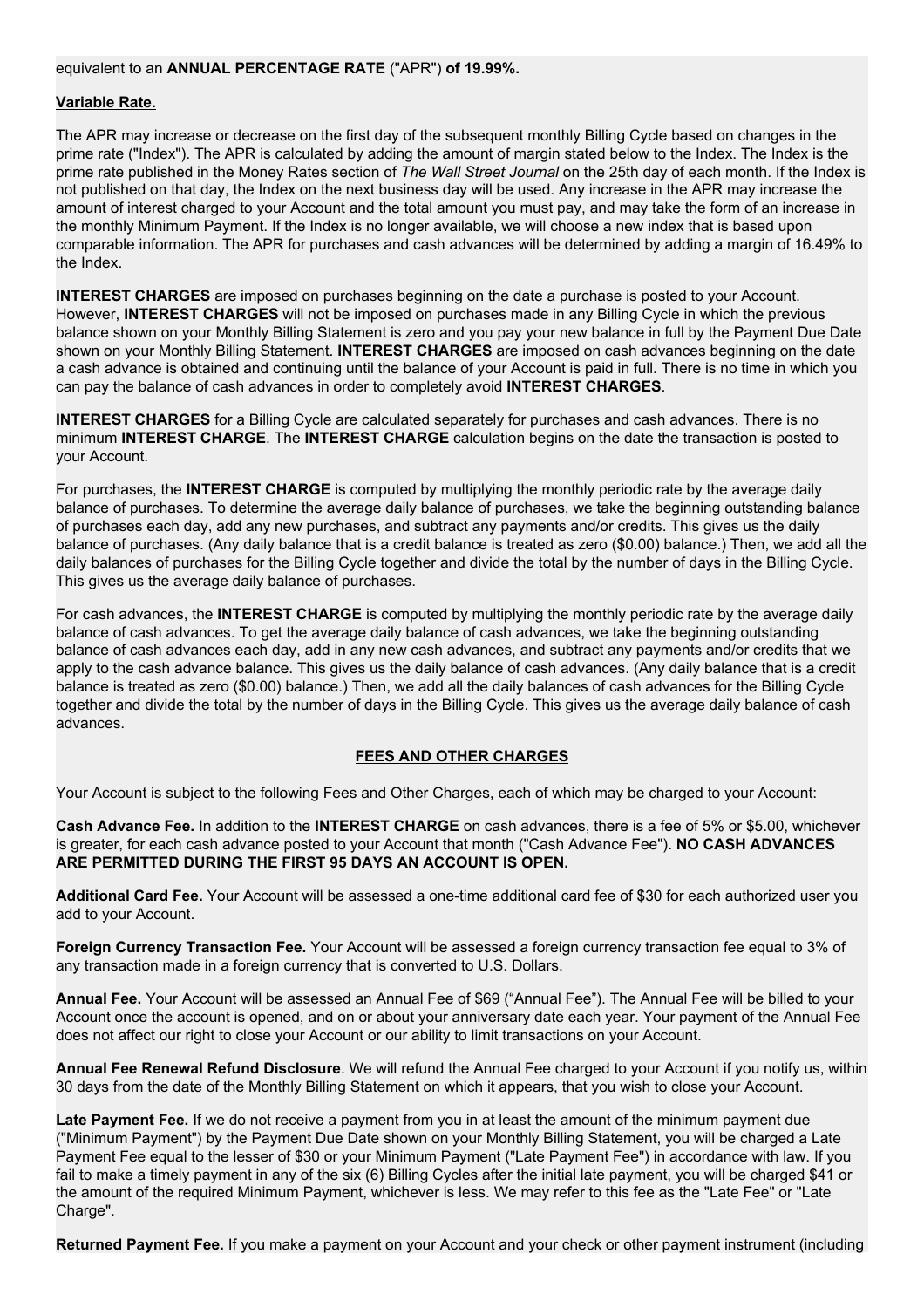an electronic funds transfer or a telephone authorized draft) is not honored for any reason or cannot be processed, we will charge a Returned Payment Fee equal to the lesser of \$30 or your Minimum Payment ("Returned Payment Fee"). In the event a payment is returned in any of the six (6) Billing Cycles after the initial returned payment, you will be charged \$41 or the amount of the required Minimum Payment, whichever is less. The charge may be imposed even if we elect to re-present the item and it is paid upon our re- presentment. We will not charge both a Late Payment Fee and a Returned Payment Fee based upon a single payment.

**Expedited Phone Pay Fee.** Each time you contact us to arrange a payment by a draft on your deposit account or by debit card using an expedited service by a customer service representative; an Expedited Phone Pay Fee of \$10.95 will be imposed by a third-party money transfer agent, such as Western Union Speedpay. This fee, along with the payment amount, will appear on your deposit account. For clarity, "expedited" means crediting a payment to your Account the same day, or if the payment is received after the payment cut-off time (5:00 pm EST), the next business day. You can avoid paying an Expedited Phone Pay Fee by (i) mailing your payment to the address listed on your Monthly Billing Statement, (ii) paying online, or (iii) scheduling a future-dated payment via a customer service representative that is not otherwise classified as an expedited payment.

### **OTHER IMPORTANT DISCLOSURES:**

**Cash Back Rewards Program.** Your Account will provide you with cash back rewards. See the separate Cash Back credit, any and all disputes related to the Cash Back Rewards Agreement are subject to the arbitration provision contained within Your Cardholder Agreement.

**Security Deposit (if applicable).** We may require a collateral deposit in the form of a security deposit, up to the full amount of the Credit Limit to be paid in full before the Account is opened to secure your obligations under this Agreement and to offset the risk associated with the Account. You understand and agree that if we require a security deposit, we may use any or all amounts of the deposit to pay amounts you owe under this Agreement if you are in default or you or we close or cancel your Account. Refer to the "Terms and Conditions of Your Deposit Account" and "Truth in Savings Disclosure — Deposit Account" section of this Agreement for more information.

**Available Credit Limits.** Once the entire security deposit, if applicable, is paid in full, your Account will be opened and you will have access to your initial available credit. Funds received in connection with a security deposit may be held up to 10 days before an Account is opened.

**Authorization.** You certify that all the information given in this application is true and correct and you are giving this information in order to obtain credit and authorize us to obtain information concerning any statements herein. You agree to furnish us with all requested information. You authorize us to charge the Annual Fee, Monthly Maintenance Fee and Additional Card Fee (if applicable) to your Account.

**Applicable Law.** This Agreement and your Account, and any claim, dispute or controversy (whether in contract, tort, or otherwise) at any time arising from or related to your Account, this Agreement or any transferred balances, are governed by and construed in accordance with applicable federal law and, to the extent not preempted by federal law, by the laws of Utah (without applying its choice-of-law rules) ("Applicable Law"). The formation, legality, enforceability, and interpretation of this Agreement, and any amounts contracted for, charged and received under this Agreement, will be governed by such laws. This Agreement is entered into between you and us in Utah, regardless of the state of your residence or whether or not your Account or Card is used in Utah. Our decisions regarding the extension of credit to you are made in the State of Utah. Federal and Utah law will also apply to any controversy, claim, or dispute arising from or relating in any way to the subject matter of this Agreement and your Account, including, without limitation, statutory, equitable, and tort claims.

Federal law provides important protections to members of the Armed Forces and their dependents relating to extensions of consumer credit. In general, the cost of consumer credit to a member of the Armed Forces and his or her dependent may not exceed an annual percentage rate of 36 percent. This rate must include, as applicable to the credit transaction or account: The costs associated with credit insurance premiums; fees for ancillary products sold in connection with the credit transaction; any application fee charged (other than certain application fees for specified credit transactions or accounts); and any participation fee charged (other than certain participation fees for a credit card account). To be provided with an oral disclosure of this information, please call toll-free 1-800-935-3808.

**Availability of Credit and Payment Holds.** Generally, payments are credited to your Account on the day they are received. Available credit created as a result of payments posted to your Account may not be available for up to seven (7) days, or longer if circumstances warrant an additional hold, or if we deem ourselves at risk for any reason. If you use a payment service provided by a third party to deliver your payment to us, that third party may charge you a fee for such service; such third party fees will not be billed to your Account. Credit to your Account may be delayed up to five (5) days if payment is (a) not received at the Payment Address or (b) not accompanied by the payment coupon portion of your Monthly Billing Statement. Delayed crediting may result in Late Fee and additional **INTEREST CHARGES** and Fees being applied to your Card.

**Cash Back Rewards Program.** Your Account may provide you with cash back rewards. If it does, see the separate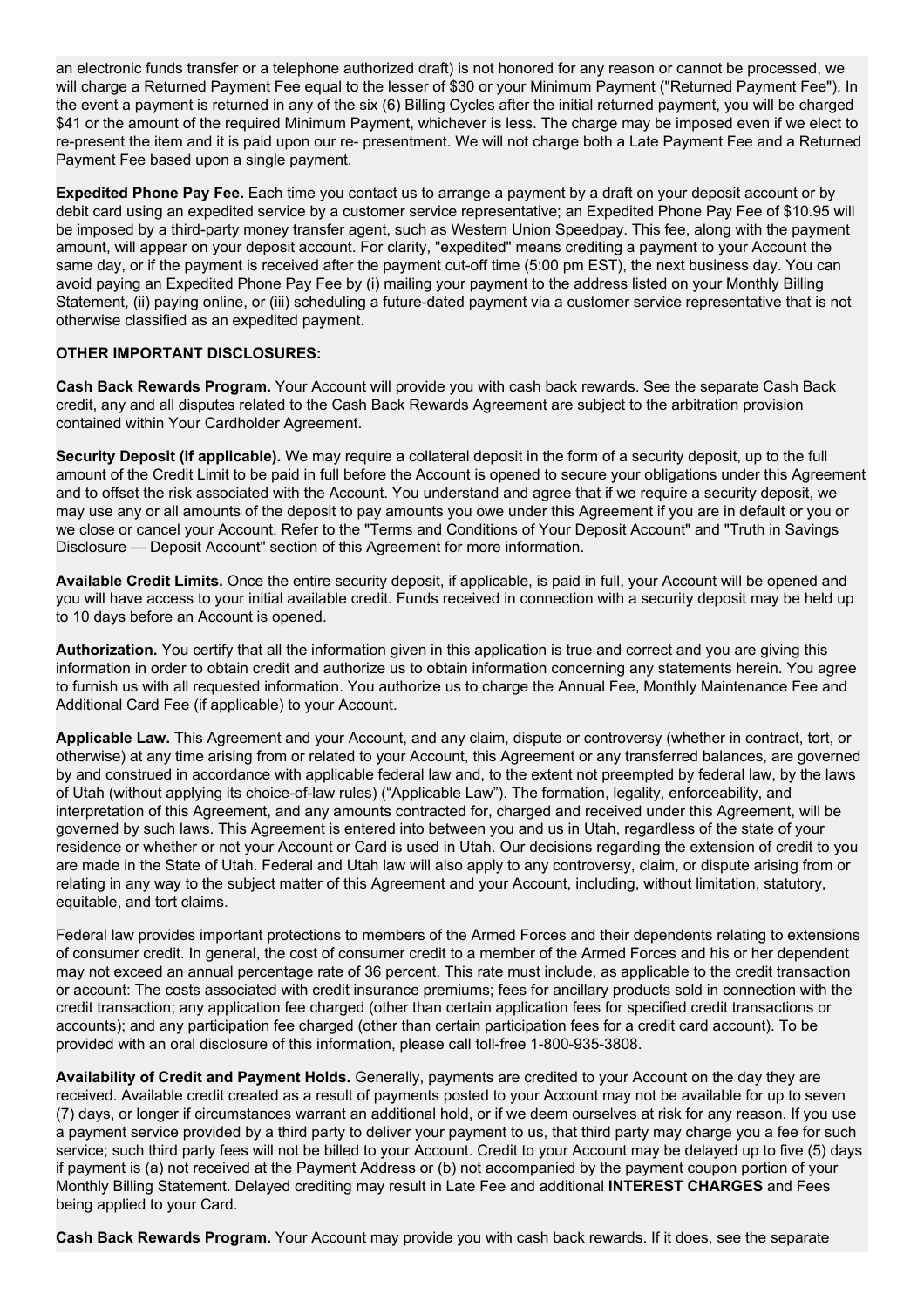Cash Back Rewards Agreement provided to you for terms and conditions of the rewards program. If your Account includes a cash back rewards feature, the Cash Back Rewards Agreement is incorporated into this Agreement by reference, and any and all disputes related to the Cash Back Rewards Agreement are subject to the arbitration provision contained herein.

**Your Consent to Automated-Dialer and Pre-recorded Calls and Text Messages.** By providing us with a telephone number(s), at any time, you consent and authorize us to contact you regarding your Account at such number(s) using any lawful means of communication, including, but not limited to calls placed to your cell, mobile or other phone using an automated dialing service, pre-recorded messages or text messages. Standard text messaging and/or calling charges imposed by your provider may apply. If you provide telephone number(s) for which you are not the subscriber, you understand that you shall indemnify us for any costs and expenses, including reasonable attorneys' fees, incurred as a result of us attempting to contact you at the number(s). You do have the option to opt out of receiving communications at that number any time thereafter by contacting us at [the customer service telephone number provided on your statement], or sending written notice to us to the following address: [Celtic Bank, c/o Continental Finance Company, P.O. Box 3220, Buffalo, NY 14240-3220]. You must retain proof of delivery. If you send communications to any other address, we may not process your request.

## **TERMS AND CONDITIONS OF YOUR DEPOSIT ACCOUNT**

The following additional terms apply in connection with your Deposit Account.

**Deposit.** An initial Deposit Account balance is needed to open your Account.This amount is printed in the application decision letter and must be paid by one of the payment methods contained in such letter. You may make additional deposits to your Deposit Account up to a maximum Deposit Account balance of \$2,000. After the Account has been open for 90 days and we have received at least three timely Minimum Payments, we will increase your Credit Limit to the amount of your Deposit Account balance. Any non-cash items tendered for deposit will be given only provisional credit until collection is final. Deposit funds may be held up to 10 days. We are not responsible for transactions initiated by mail or outside depository institutions until we actually receive them. We will treat and record all security deposit funds received after our "daily cutoff time" on a Business Day we are open, or received on a day that we are not open for business, as if initiated on the following Business Day that we are open.

**Withdrawals.** Since this Deposit Account is collateral for your Account, and not a Fee, withdrawals are not permitted from this Deposit Account while there remains an outstanding balance on your Account or while you retain possession of any Card.

**Applicable Law.**Your Deposit Account and any claim, dispute, or controversy arising from or relating to this Agreement or your Deposit Account, are governed by and interpreted under federal law and construed in accordance with the laws of the State of Missouri (without applying its choice-of-law rules), including Mo. Rev. Stat. § 408.145 ("Applicable Law"). The formation, legality, enforceability, and interpretation of this Agreement, and any amounts contracted for, charged and received under this Agreement, will be governed by such laws. This Agreement is entered into between you and us in Missouri, regardless of the state of your residence. Our decisions regarding the Deposit Account are made in the State of Missouri. Federal and Missouri law will also apply to any controversy, claim, or dispute arising from or relating in any way to the subject matter of this Agreement and your Deposit Account, including, without limitation, statutory, equitable, and tort claims.

**Bankruptcy.** If you become a debtor in any proceeding under the United States Bankruptcy Code, you agree that you will recognize us as a perfected secured creditor with respect to the Deposit Account and that you will declare the Deposit Account as exempt property pursuant to the provisions of the United States Bankruptcy Code or applicable State exemption laws.

**Amendments.** We may amend the terms and conditions applicable to your Deposit Account separately from the remainder of this Agreement at any time with reasonable written notice to you, as required by law.

**Assignments Prohibited.** You may not assign the Deposit Account to anyone other than us without our prior written consent.

Pledge Agreement. As a security for the payment of all credit extended through your Account, you pledge to, and grant Continental Finance, its successors and assigns, a security interest in all funds now and hereafter deposited in your Deposit Account. You authorize us to unconditionally restrict withdrawals from your Deposit Account. If your Account is in default or if your Account is terminated for any reason, we may at any time thereafter, and without notice to you (unless otherwise required by law), apply all or part of the funds in your Deposit Account as a credit toward any and all amounts owed on your Account. We may also exercise any other remedies under the terms of this Agreement or otherwise legally available. If your Account is cancelled or closed either by you or us, we have (unless otherwise required by law) ninety (90) days from the date of such Account closure to allow for all charges made on the Card to clear. After the expiration of this period, we will remit to you the full amount remaining in your Deposit Account, if any, after the application of the security deposit to any outstanding balances that remain on your Card.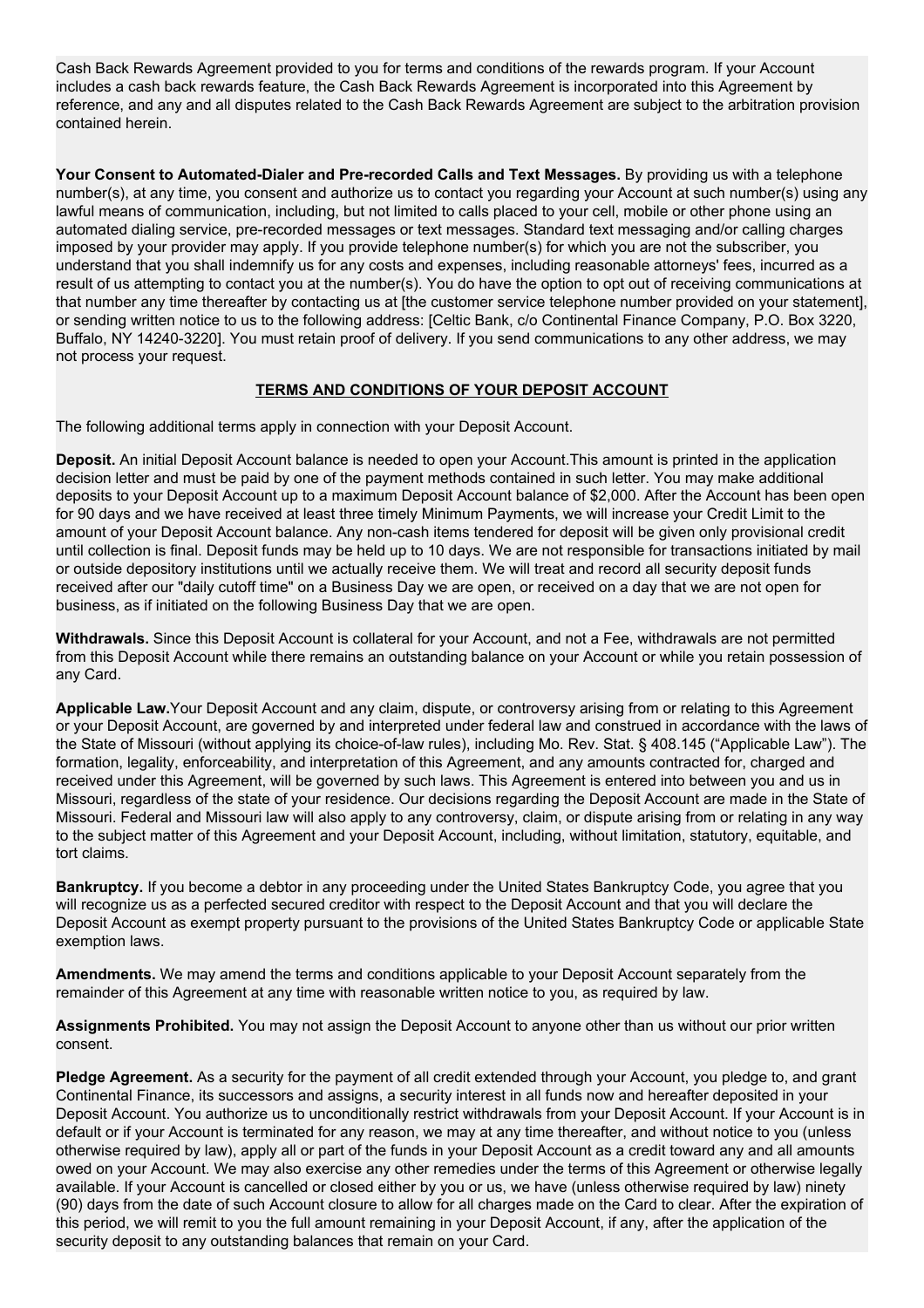### **TRUTH IN SAVINGS DISCLOSURE — DEPOSIT ACCOUNT**

**Security Deposit Insurance.** This Deposit Account will be held at an FDIC or NCUA insured financial institution and will receive the benefit of FDIC, NCUA or other depository insurance.

**Rate Information.** This is a non-interest bearing Deposit Account. The Interest Rate and Annual

Percentage Yield is 0%. No interest accrues on the Deposit Account.

**Minimum Balance Limitations.** The minimum balance to open the Deposit Account is the amount printed in the application decision letter. Once your balance reaches the required amount, your Account will be opened. We must receive the entire amount within 30 days from the date we received your application, or any money applied to your Deposit Account will be refunded.

**Transaction Limitations.** No withdrawals will be permitted from your Deposit Account while there remains a balance on your Account or while you retain possession of the Card. The maximum amount of funds that may be deposited into this Deposit Account is \$2,000.00. Deposit amounts and the corresponding methods of payment will be disclosed in the application decision letter. Deposit funds may be held for up to 10 days, which will delay the opening of your Account.

**Fees.** No fees are charged on this Deposit Account.

# **CARDHOLDER AGREEMENT AND DEPOSIT ACCOUNT CONTRACT**

**General Terms.** This Agreement covers the terms and conditions of the Card Account ("Account"). Celtic Bank is the Card issuer and assigns its rights for servicing and other rights to Continental Finance Company ("Continental Finance") after Card issuance.

# **YOUR BILLING RIGHTS**

# **KEEP THIS NOTICE FOR FUTURE USE**

This notice tells you about your rights and our responsibilities under the Fair Credit Billing Act.

### **What To Do If You Find A Mistake On Your Monthly Billing Statement.**

If you think there is an error on your Monthly Billing Statement, write to us at:

Continental Finance P.O. Box 3220 Buffalo, NY 14240-3220

### **In your letter, give us the following information:**

- Account information: Your name and Account number.
- Dollar amount: The dollar amount of the suspected error.
- Description of problem: If you think there is an error on your Monthly Billing Statement, describe what you believe is wrong and why you believe it is a mistake.

You must contact us: Within 60 days after the error appeared on your Monthly Billing Statement.

● At least 3 business days before an automated payment is scheduled, if you want to stop payment on the amount you think is wrong.

You must notify us of any potential errors in writing. You may call us, but if you do we are not required to investigate any potential errors and you may have to pay the amount in question.

### **What Will Happen After We Receive Your Letter When we receive your letter, we must do two things:**

- 1. Within 30 days of receiving your letter, we must tell you that we received your letter. We will also tell you if we have already corrected the error.
- 2. Within 90 days, of receiving your letter, we must either correct the error or explain to you why we believe the Monthly Billing Statement is correct.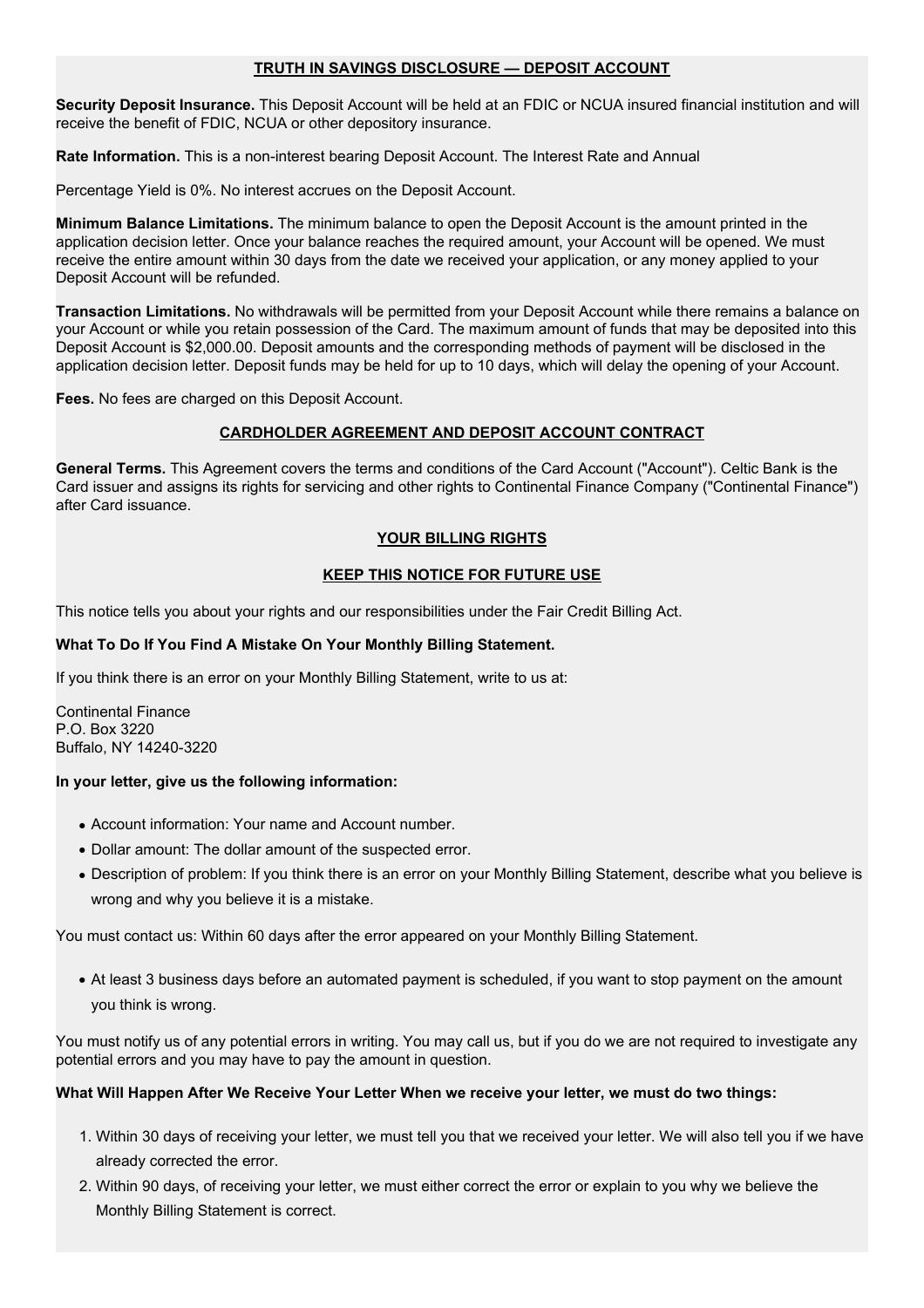#### **While we investigate whether or not there has been an error:**

- We cannot try to collect the amount in question, or report you as delinquent on that amount.
- The charge in question may remain on your Monthly Billing Statement, and we may continue to charge you **INTEREST CHARGES** on that amount.
- While you do not have to pay the amount in question, you are responsible for the remainder of your Account balance.
- We can apply any unpaid amount against your Credit Limit.

#### **After we finish our investigation, one of two things will happen:**

- *If we made a mistake:* You will not have to pay the amount in question or any **INTEREST CHARGES,** Fees and Other Charges related to that amount.
- *If we do not believe there was a mistake:* You will have to pay the amount in question, along with applicable **INTEREST CHARGES**, Fees and Other Charges. We will send you a Monthly Billing Statement of the amount you owe and the date payment is due. We may then report you as delinquent if you do not pay the amount we think you owe.

If you receive our explanation but still believe your Monthly Billing Statement is wrong, you must write to us within 10 days telling us that you still refuse to pay. If you do so, we cannot report you as delinquent without also reporting that you are questioning your Monthly Billing Statement. We must tell you the name of anyone to whom we reported you as delinquent, and we must let those organizations know when the matter has been settled between us.

If we do not follow all of the rules above, you do not have to pay the first \$50 of the amount you question even if your Monthly Billing Statement is correct.

#### **Your Rights if You Are Dissatisfied With Your Credit Card Purchases.**

If you are dissatisfied with the goods or services that you have purchased with your Card and you have tried in good faith to correct the problem with the merchant, you may have the right not to pay the remaining amount due on the purchase.

### **To use this right, all of the following must be true:**

- 1. The purchase must have been made in your home state or within 100 miles of your current mailing address, and the purchase price must have been more than \$50. (Note: Neither of these are necessary if your purchase was based on an advertisement we mailed to you, or if we own the company that sold you the goods or services.)
- 2. You must have used your Card for the purchase. Purchases made with cash advances from an ATM or with a check that accesses your Account do not qualify.
- 3. You must not yet have fully paid for the purchase.

If all of the criteria above are met and you are still dissatisfied with the purchase, contact us *in writing* at:

Continental Finance P.O. Box 3220 Buffalo, NY 14240-3220

While we investigate, the same rules apply to the disputed amount as discussed above. After we finish our investigation, we will tell you our decision. At that point, if we think you owe an amount and you do not pay, we may report you as delinquent.

### **STATE DISCLOSURES**

**California Residents.** A married applicant may apply for a separate Account. As required by law, you are hereby notified that a negative credit reporting reflecting on your credit record may be submitted to a Consumer Reporting Agency if you fail to fulfill the terms of your credit obligations. After credit approval, each applicant shall have the right to use the Account up to the limit of the Account. Each applicant may be liable for amounts extended under the plan to any joint applicant.

**Delaware Residents.** Service charges not in excess of those permitted by law will be charged on the outstanding Account balances from month to month.